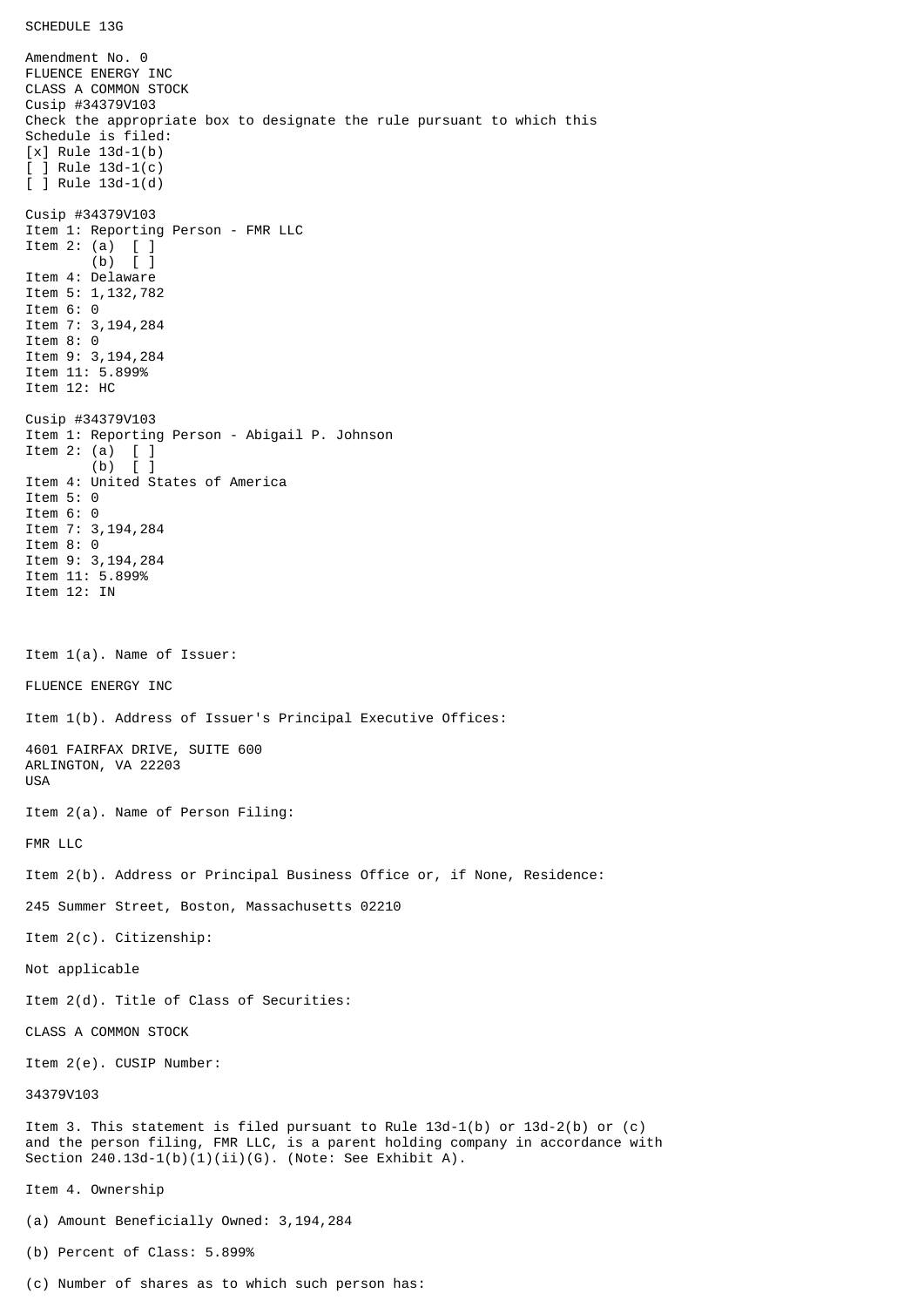- (i) sole power to vote or to direct the vote: 1,132,782
- (ii) shared power to vote or to direct the vote: 0
- (iii) sole power to dispose or to direct the disposition of: 3,194,284
- (iv) shared power to dispose or to direct the disposition of: 0

Item 5. Ownership of Five Percent or Less of a Class.

Not applicable.

Item 6. Ownership of More than Five Percent on Behalf of Another Person.

One or more other persons are known to have the right to receive or the power to direct the receipt of dividends from, or the proceeds from the sale of, the CLASS A COMMON STOCK of FLUENCE ENERGY INC. No one other person's interest in the CLASS A COMMON STOCK of FLUENCE ENERGY INC is more than five percent of the total outstanding CLASS A COMMON STOCK.

Item 7. Identification and Classification of the Subsidiary Which Acquired the Security Being Reported on By the Parent Holding Company.

See attached Exhibit A.

Item 8. Identification and Classification of Members of the Group.

Not applicable.

Item 9. Notice of Dissolution of Group.

Not applicable.

Item 10. Certifications.

By signing below I certify that, to the best of my knowledge and belief, the securities referred to above were acquired and are held in the ordinary course of business and were not acquired and are not held for the purpose of or with the effect of changing or influencing the control of the issuer of the securities and were not acquired and are not held in connection with or as a participant in any transaction having that purpose or effect.

Signature

After reasonable inquiry and to the best of my knowledge and belief, I certify that the information set forth in this statement is true, complete and correct.

February 8, 2022 Date

/s/ Kevin M. Meagher Signature

Kevin M. Meagher Duly authorized under Power of Attorney effective as of September 28, 2018, by and on behalf of FMR LLC and its direct and indirect subsidiaries\*

\* This power of attorney is incorporated herein by reference to Exhibit 24 to the Schedule 13G filed by FMR LLC on October 9, 2018, accession number: 0000315066-18-002414.

Exhibit A

Pursuant to the instructions in Item 7 of Schedule 13G, the following table lists the identity and Item 3 classification, if applicable, of each relevant entity that beneficially owns shares of the security class being reported on this Schedule 13G.

Entity ITEM 3 Classification

FIAM LLC IA Fidelity Institutional Asset Management Trust Company BK Fidelity Management & Research Company LLC IA Fidelity Management Trust Company BK